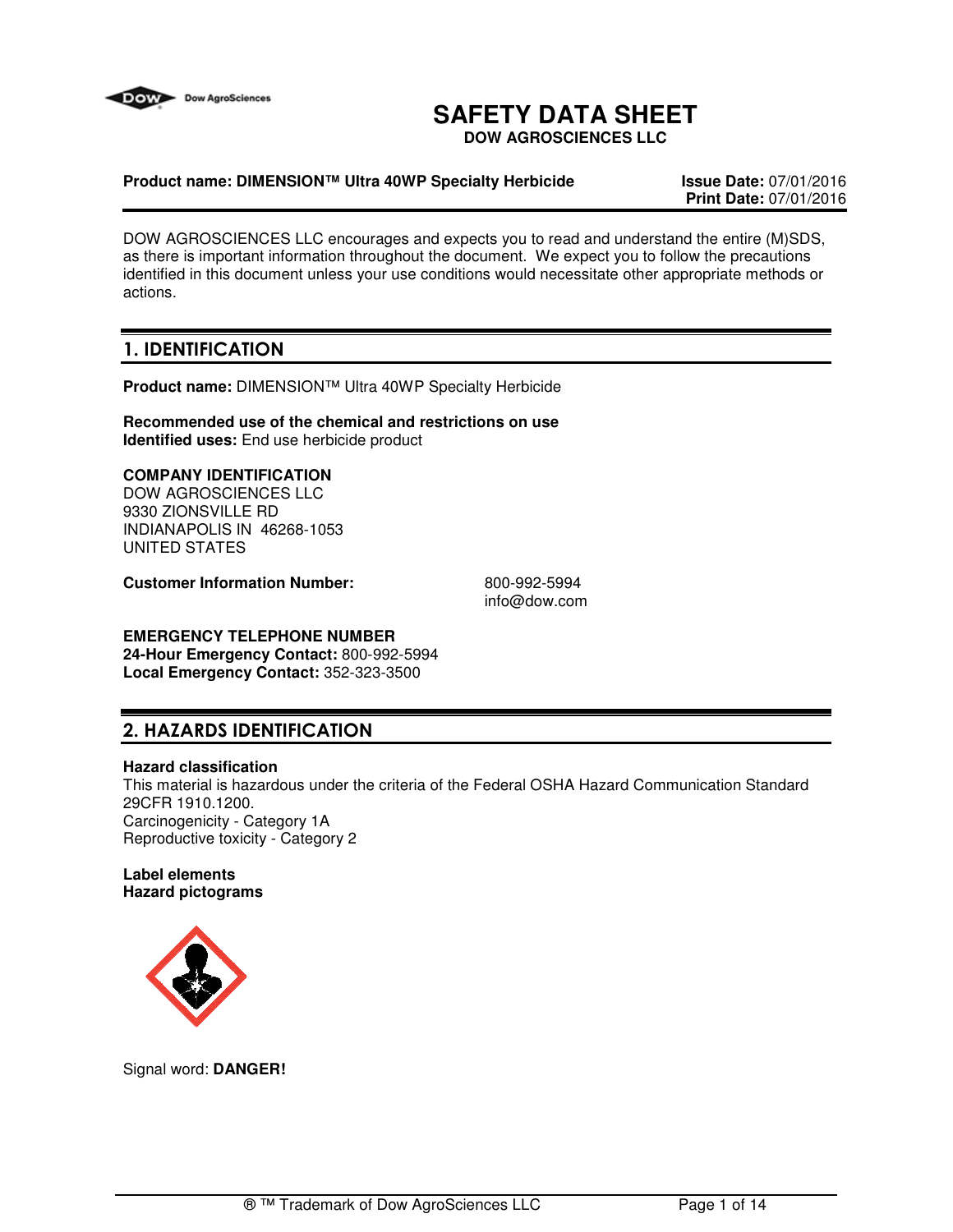#### **Hazards**

May cause cancer. Suspected of damaging fertility or the unborn child.

### **Precautionary statements**

### **Prevention**

Obtain special instructions before use. Do not handle until all safety precautions have been read and understood. Wear protective gloves/ protective clothing/ eye protection/ face protection.

#### **Response**

IF exposed or concerned: Get medical advice/ attention.

#### **Storage**

Store locked up.

#### **Disposal**

Dispose of contents/ container to an approved waste disposal plant.

#### **Other hazards**

No data available

# **3. COMPOSITION/INFORMATION ON INGREDIENTS**

#### **Chemical nature:** Mixture

This product is a mixture.

| THIS PROGRAM IS A HILARGE.<br>Component | <b>CASRN</b>  | Concentration                 |
|-----------------------------------------|---------------|-------------------------------|
|                                         |               |                               |
| Dithiopyr                               | 97886-45-8    | 40.0%                         |
| Kaolin                                  | 1332-58-7     | $>= 1.4 - \epsilon = 37.6 \%$ |
| Titanium dioxide                        | 13463-67-7    | 1.0%                          |
| Quartz                                  | 14808-60-7    | 0.4%                          |
| Toluene                                 | 108-88-3      | 0.2%                          |
| <b>Balance</b>                          | Not available | $>= 20.8 - 57.0 \%$           |
|                                         |               |                               |

# **4. FIRST AID MEASURES**

#### **Description of first aid measures**

**General advice:** First Aid responders should pay attention to self-protection and use the recommended protective clothing (chemical resistant gloves, splash protection). If potential for exposure exists refer to Section 8 for specific personal protective equipment.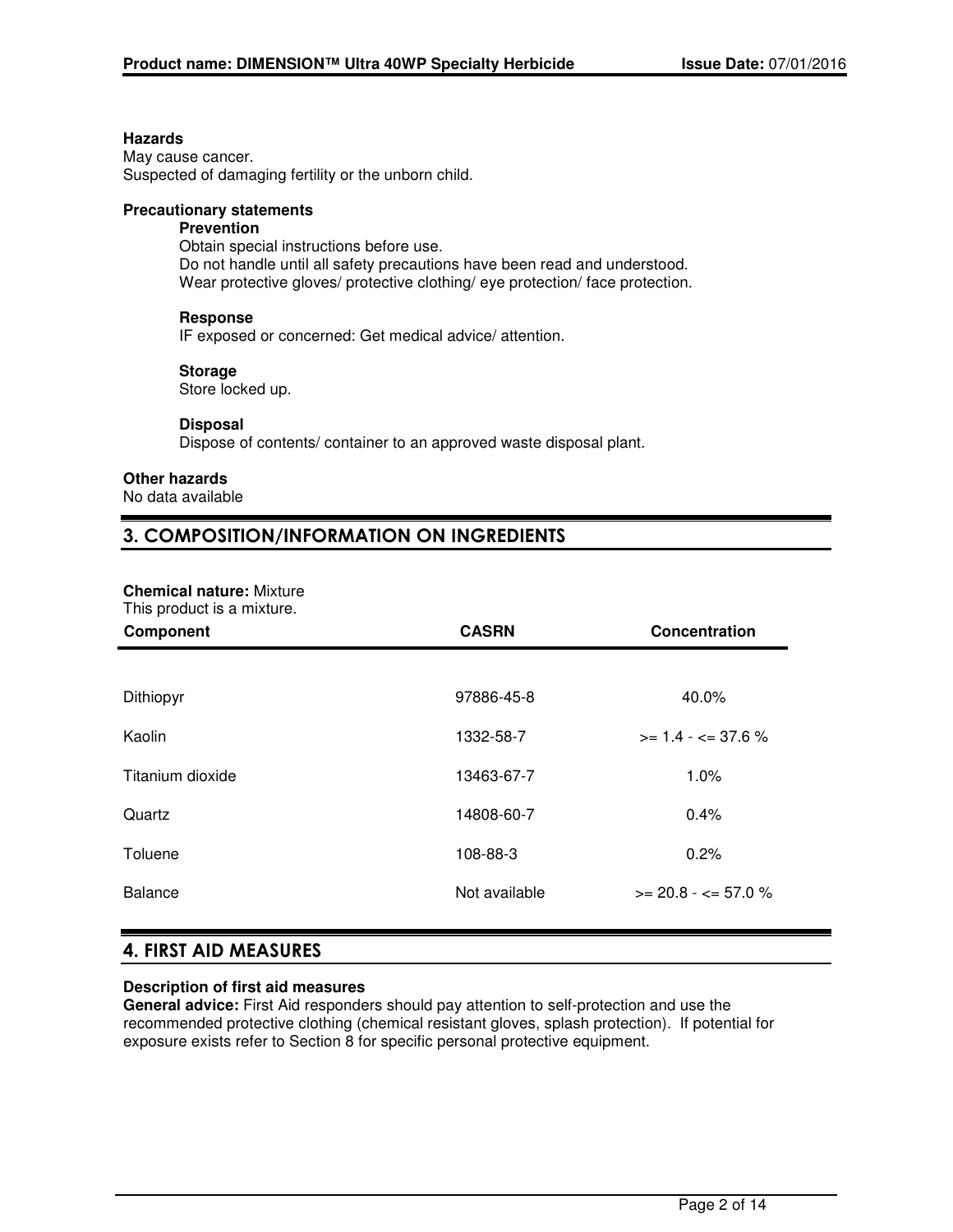**Inhalation:** Move person to fresh air. If person is not breathing, call an emergency responder or ambulance, then give artificial respiration; if by mouth to mouth use rescuer protection (pocket mask etc). Call a poison control center or doctor for treatment advice.

**Skin contact:** Take off contaminated clothing. Rinse skin immediately with plenty of water for 15-20 minutes. Call a poison control center or doctor for treatment advice. Suitable emergency safety shower facility should be available in work area.

**Eye contact:** Hold eyes open and rinse slowly and gently with water for 15-20 minutes. Remove contact lenses, if present, after the first 5 minutes, then continue rinsing eyes. Call a poison control center or doctor for treatment advice. Suitable emergency eye wash facility should be available in work area.

**Ingestion:** No emergency medical treatment necessary.

**Most important symptoms and effects, both acute and delayed:** Aside from the information found under Description of first aid measures (above) and Indication of immediate medical attention and special treatment needed (below), any additional important symptoms and effects are described in Section 11: Toxicology Information.

#### **Indication of any immediate medical attention and special treatment needed Notes to physician:** If burn is present, treat as any thermal burn, after decontamination. No specific antidote. Treatment of exposure should be directed at the control of symptoms and the clinical condition of the patient. Have the Safety Data Sheet, and if available, the product container or label with you when calling a poison control center or doctor, or going for treatment.

# **5. FIREFIGHTING MEASURES**

**Suitable extinguishing media:** Water fog or fine spray. Dry chemical fire extinguishers. Carbon dioxide fire extinguishers. Foam.

**Unsuitable extinguishing media:** No data available

#### **Special hazards arising from the substance or mixture**

**Hazardous combustion products:** During a fire, smoke may contain the original material in addition to combustion products of varying composition which may be toxic and/or irritating. Combustion products may include and are not limited to: Aluminum oxides. Silicon oxides

**Unusual Fire and Explosion Hazards:** Violent steam generation or eruption may occur upon application of direct water stream to hot liquids. Do not permit dust to accumulate. When suspended in air dust can pose an explosion hazard. Minimize ignition sources. If dust layers are exposed to elevated temperatures, spontaneous combustion may occur.

#### **Advice for firefighters**

**Fire Fighting Procedures:** Keep people away. Isolate fire and deny unnecessary entry. Consider feasibility of a controlled burn to minimize environment damage. Foam fire extinguishing system is preferred because uncontrolled water can spread possible contamination. Soak thoroughly with water to cool and prevent re-ignition. Cool surroundings with water to localize fire zone. Do not use direct water stream. May spread fire. Hand held dry chemical or carbon dioxide extinguishers may be used for small fires. Burning liquids may be moved by flushing with water to protect personnel and minimize property damage. Contain fire water run-off if possible. Fire water run-off, if not contained, may cause environmental damage. Review the "Accidental Release Measures" and the "Ecological Information" sections of this (M)SDS.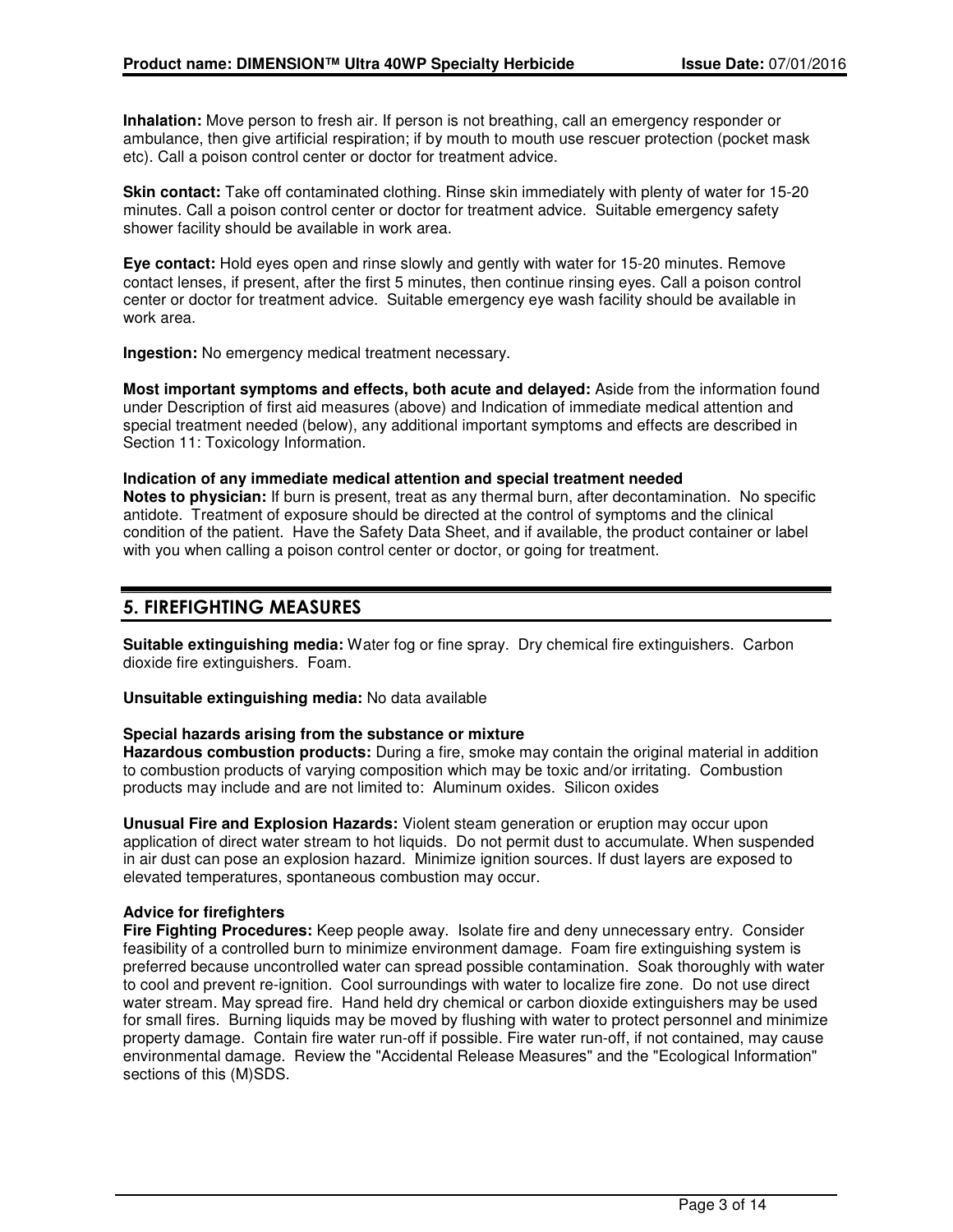**Special protective equipment for firefighters:** Wear positive-pressure self-contained breathing apparatus (SCBA) and protective fire fighting clothing (includes fire fighting helmet, coat, trousers, boots, and gloves). Avoid contact with this material during fire fighting operations. If contact is likely, change to full chemical resistant fire fighting clothing with self-contained breathing apparatus. If this is not available, wear full chemical resistant clothing with self-contained breathing apparatus and fight fire from a remote location. For protective equipment in post-fire or non-fire clean-up situations, refer to the relevant sections.

# **6. ACCIDENTAL RELEASE MEASURES**

**Personal precautions, protective equipment and emergency procedures:** Isolate area. Keep unnecessary and unprotected personnel from entering the area. Refer to section 7, Handling, for additional precautionary measures. Spilled material may cause a slipping hazard. Use appropriate safety equipment. For additional information, refer to Section 8, Exposure Controls and Personal Protection.

**Environmental precautions:** Prevent from entering into soil, ditches, sewers, waterways and/or groundwater. See Section 12, Ecological Information. Spills or discharge to natural waterways is likely to kill aquatic organisms.

**Methods and materials for containment and cleaning up:** Contain spilled material if possible. Small spills: Sweep up. Collect in suitable and properly labeled containers. Large spills: Contact Dow AgroSciences for clean-up assistance. See Section 13, Disposal Considerations, for additional information.

# **7. HANDLING AND STORAGE**

**Precautions for safe handling:** Keep away from heat, sparks and flame. Keep out of reach of children. Do not swallow. Avoid contact with eyes, skin, and clothing. Avoid breathing dust or mist. Wash thoroughly after handling. Use with adequate ventilation. Good housekeeping and controlling of dusts are necessary for safe handling of product. See Section 8, EXPOSURE CONTROLS AND PERSONAL PROTECTION.

**Conditions for safe storage:** Store in a dry place. Store in original container. Do not store near food, foodstuffs, drugs or potable water supplies.

# **8. EXPOSURE CONTROLS/PERSONAL PROTECTION**

#### **Control parameters**

Exposure limits are listed below, if they exist.

| Component        | Regulation   | <b>Type of listing</b>            | <b>Value/Notation</b> |
|------------------|--------------|-----------------------------------|-----------------------|
| Dithiopyr        | Dow IHG      | TWA                               | $0.25$ mg/m3          |
| Kaolin           | <b>ACGIH</b> | <b>TWA Respirable</b><br>fraction | $2 \text{ mg/m}$      |
|                  | OSHA Z-1     | TWA total dust                    | $15 \text{ mg/m}$ 3   |
|                  | OSHA Z-1     | TWA respirable<br>fraction        | $5 \text{ mg/m}$      |
| Titanium dioxide | Dow IHG      | TWA                               | $2.4 \text{ mg/m}$ 3  |
|                  | OSHA Z-1     | TWA total dust                    | $15 \text{ mg/m}$     |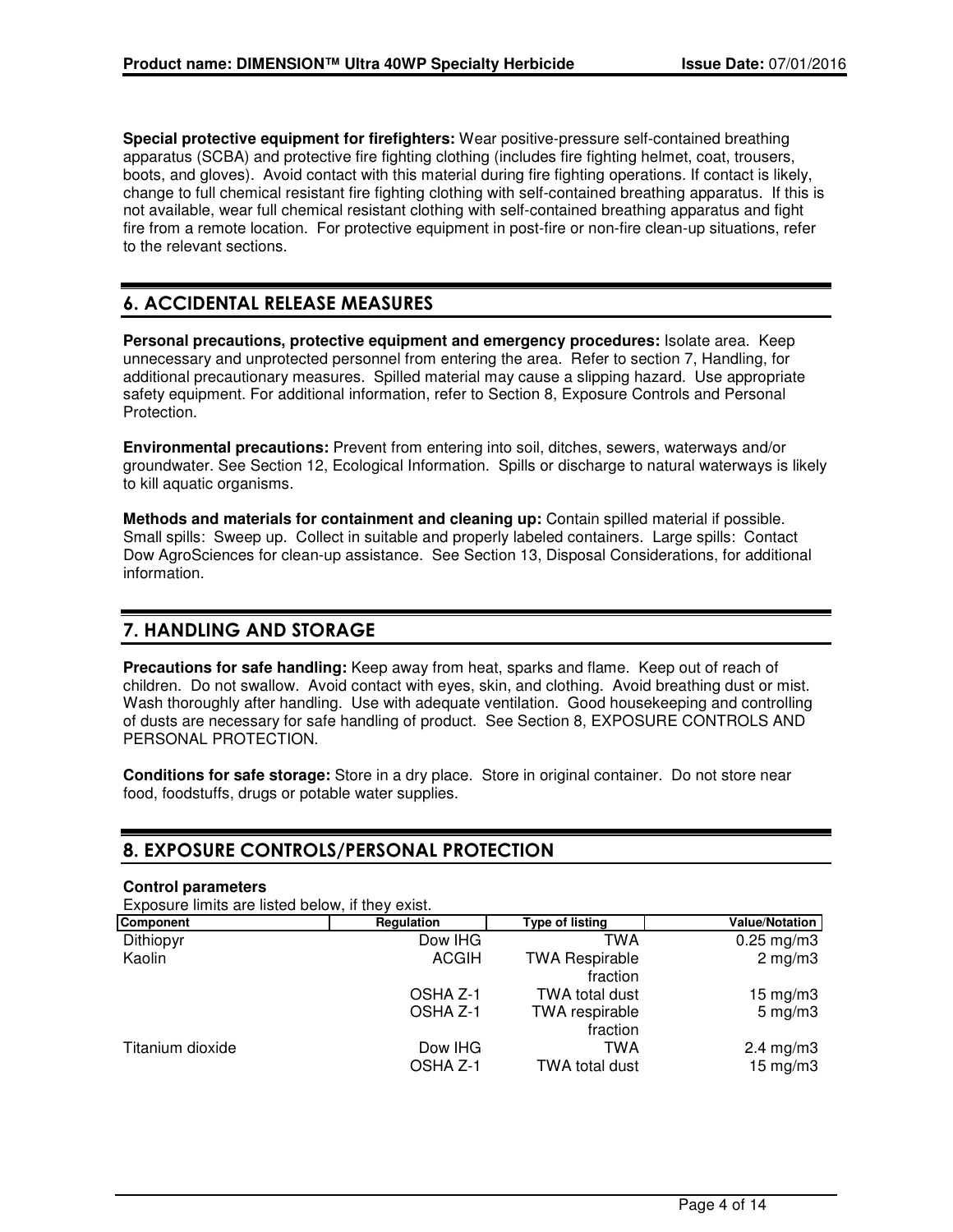|         | <b>ACGIH</b>     | <b>TWA</b>                      | 10 mg/m3, Titanium<br>dioxide |
|---------|------------------|---------------------------------|-------------------------------|
|         | <b>CAL PEL</b>   | <b>PEL Total dust</b>           | 10 mg/m3, Titanium            |
|         | <b>CAL PEL</b>   | PEL respirable dust<br>fraction | 5 mg/m3, Titanium             |
| Quartz  | <b>OSHA CARC</b> | TWA respirable                  | $0.05$ mg/m $3$               |
|         | <b>ACGIH</b>     | <b>TWA Respirable</b>           | $0.025$ mg/m3, Silica         |
|         |                  | fraction                        |                               |
| Toluene | <b>ACGIH</b>     | <b>TWA</b>                      | 20 ppm                        |
|         | OSHA Z-2         | <b>TWA</b>                      | 200 ppm                       |
|         | <b>ACGIH</b>     | <b>TWA</b>                      | BEI                           |
|         | OSHA Z-2         | <b>CEIL</b>                     | 300 ppm                       |
|         | OSHA Z-2         | Peak                            | 500 ppm                       |
|         | <b>CAL PEL</b>   | <b>PEL</b>                      | 37 mg/m3 10 ppm               |
|         | <b>CAL PEL</b>   | C                               | 500 ppm                       |
|         | <b>CAL PEL</b>   | <b>STEL</b>                     | 560 mg/m3 150 ppm             |

RECOMMENDATIONS IN THIS SECTION ARE FOR MANUFACTURING, COMMERCIAL BLENDING AND PACKAGING WORKERS. APPLICATORS AND HANDLERS SHOULD SEE THE PRODUCT LABEL FOR PROPER PERSONAL PROTECTIVE EQUIPMENT AND CLOTHING.

#### **Exposure controls**

**Engineering controls:** Use local exhaust ventilation, or other engineering controls to maintain airborne levels below exposure limit requirements or guidelines. If there are no applicable exposure limit requirements or guidelines, general ventilation should be sufficient for most operations. Local exhaust ventilation may be necessary for some operations.

#### **Individual protection measures**

**Eye/face protection:** Use chemical goggles.

#### **Skin protection**

**Hand protection:** Use gloves chemically resistant to this material. Examples of preferred glove barrier materials include: Polyvinyl chloride ("PVC" or "vinyl"). Neoprene. Nitrile/butadiene rubber ("nitrile" or "NBR"). NOTICE: The selection of a specific glove for a particular application and duration of use in a workplace should also take into account all relevant workplace factors such as, but not limited to: Other chemicals which may be handled, physical requirements (cut/puncture protection, dexterity, thermal protection), potential body reactions to glove materials, as well as the instructions/specifications provided by the glove supplier.

**Other protection:** Use protective clothing chemically resistant to this material. Selection of specific items such as face shield, boots, apron, or full body suit will depend on the task.

**Respiratory protection:** Respiratory protection should be worn when there is a potential to exceed the exposure limit requirements or guidelines. If there are no applicable exposure limit requirements or guidelines, wear respiratory protection when adverse effects, such as respiratory irritation or discomfort have been experienced, or where indicated by your risk assessment process. For most conditions, no respiratory protection should be needed; however, in dusty atmospheres, use an approved particulate respirator.

# **9. PHYSICAL AND CHEMICAL PROPERTIES**

#### **Appearance**

**Physical state** Powder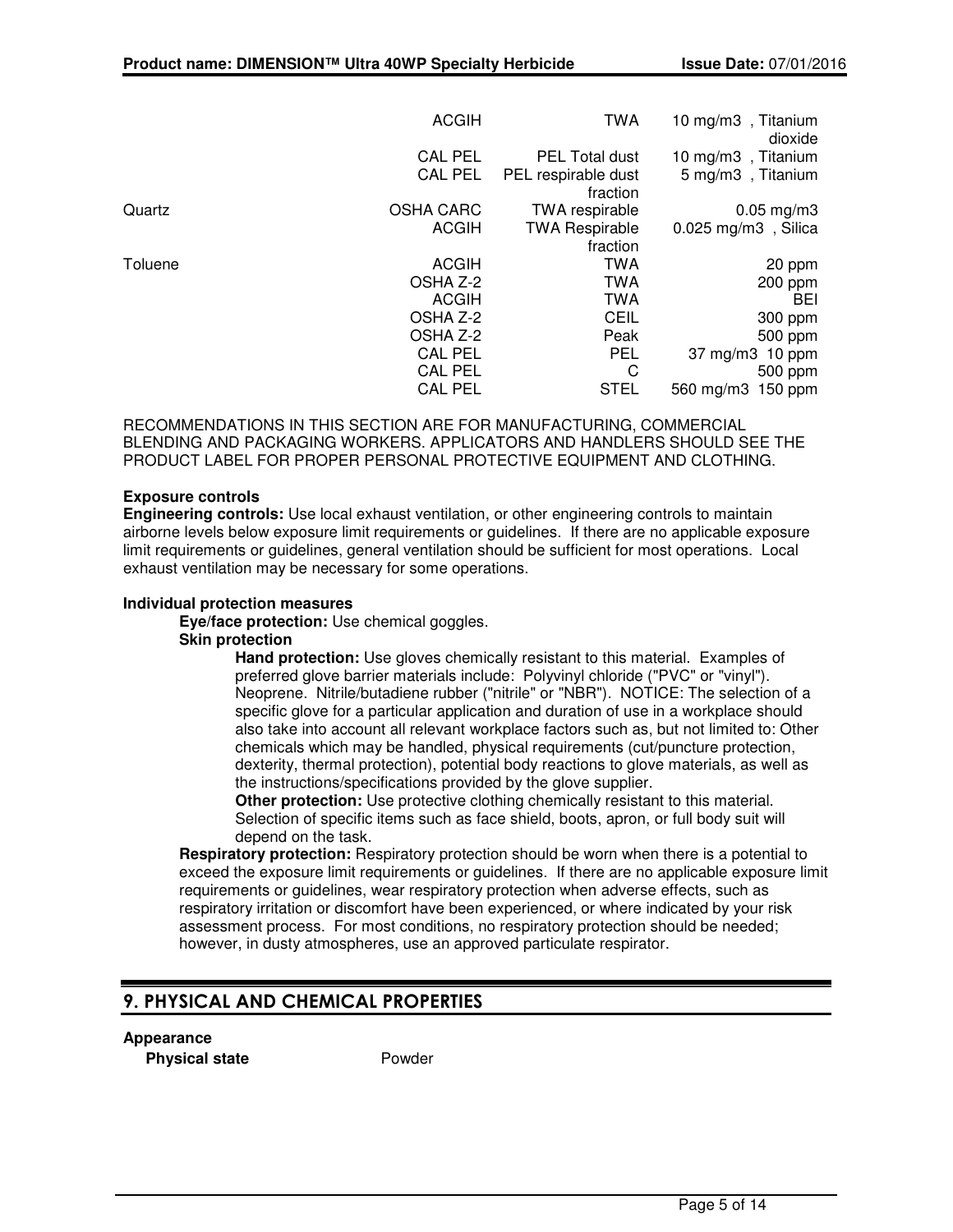| Color                                             | Off-white                 |
|---------------------------------------------------|---------------------------|
| Odor                                              | Sulfur-like               |
| <b>Odor Threshold</b>                             | No data available         |
| рH                                                | $6.0 - 7.0$               |
| <b>Melting point/range</b>                        | 55 °C (131 °F)            |
| <b>Freezing point</b>                             | Not applicable            |
| Boiling point (760 mmHg)                          | Not applicable            |
| <b>Flash point</b>                                | closed cup Not applicable |
| <b>Evaporation Rate (Butyl Acetate</b><br>$= 1$   | Not applicable            |
| <b>Flammability (solid, gas)</b>                  | No data available         |
| <b>Lower explosion limit</b>                      | Not applicable            |
| <b>Upper explosion limit</b>                      | Not applicable            |
| <b>Vapor Pressure</b>                             | Not applicable            |
| Relative Vapor Density (air $= 1$ )               | Not applicable            |
| Relative Density (water $= 1$ )                   | No data available         |
| <b>Water solubility</b>                           | Dispersible               |
| <b>Partition coefficient: n-</b><br>octanol/water | No data available         |
| <b>Auto-ignition temperature</b>                  | Not applicable            |
| <b>Decomposition temperature</b>                  | No test data available    |
| <b>Dynamic Viscosity</b>                          | Not applicable            |
| <b>Kinematic Viscosity</b>                        | No data available         |
| <b>Explosive properties</b>                       | No data available         |
| <b>Oxidizing properties</b>                       | No data available         |
| <b>Bulk density</b>                               | $0.25$ g/cm3              |
| Molecular weight                                  | No data available         |
|                                                   |                           |

NOTE: The physical data presented above are typical values and should not be construed as a specification.

# **10. STABILITY AND REACTIVITY**

**Reactivity:** No dangerous reaction known under conditions of normal use.

**Chemical stability:** Thermally stable at typical use temperatures.

**Possibility of hazardous reactions:** Polymerization will not occur.

**Conditions to avoid:** Exposure to elevated temperatures can cause product to decompose.

**Incompatible materials:** Avoid contact with: Strong acids. Strong oxidizers.

**Hazardous decomposition products:** Decomposition products depend upon temperature, air supply and the presence of other materials.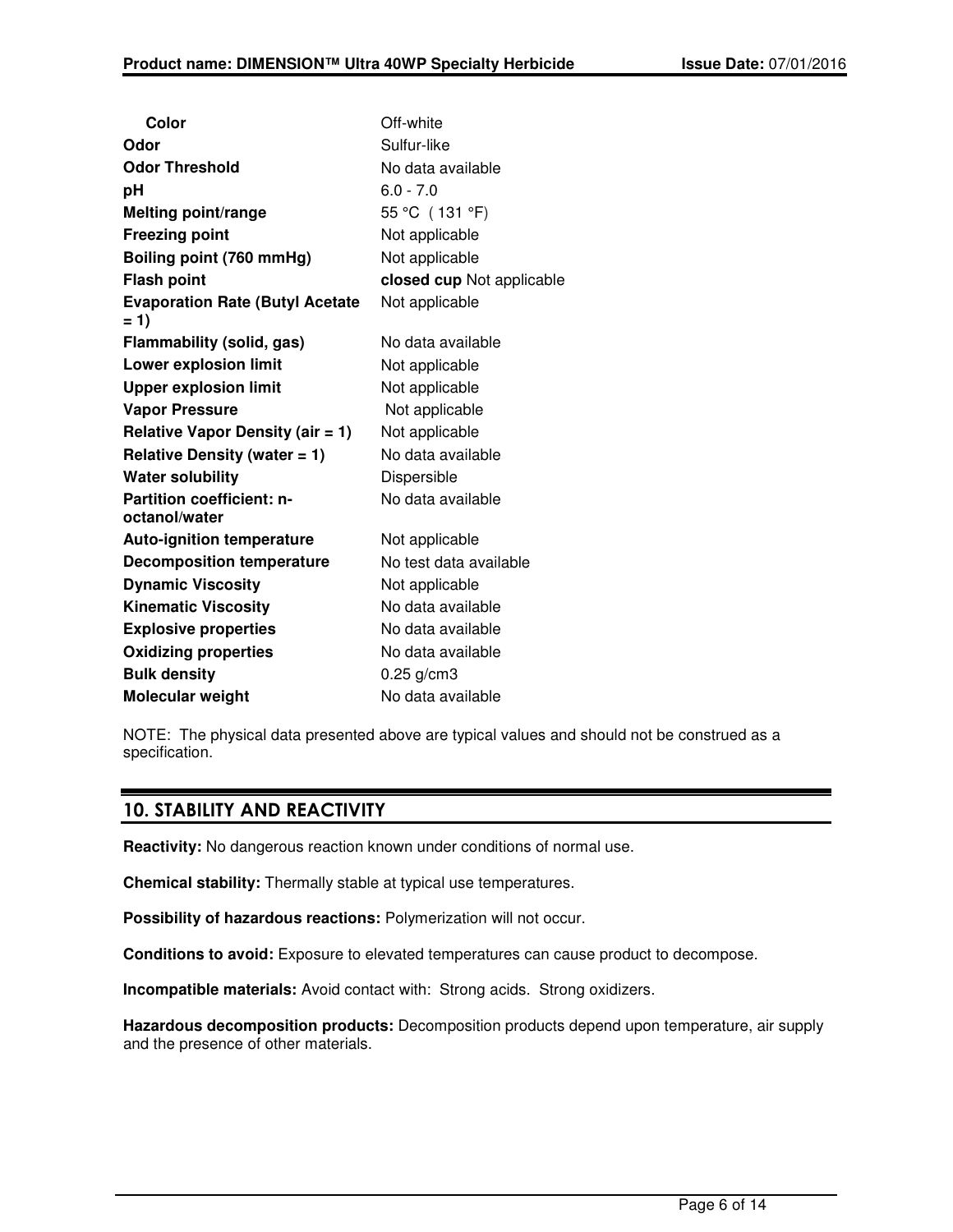# **11. TOXICOLOGICAL INFORMATION**

Toxicological information appears in this section when such data is available.

#### **Acute toxicity**

#### **Acute oral toxicity**

Very low toxicity if swallowed. Harmful effects not anticipated from swallowing small amounts.

As product: LD50, Rat, male and female, > 5,000 mg/kg

#### **Acute dermal toxicity**

Prolonged skin contact is unlikely to result in absorption of harmful amounts.

As product: LD50, Rat, male and female, > 5,000 mg/kg

#### **Acute inhalation toxicity**

No adverse effects are anticipated from single exposure to dust. Based on the available data, respiratory irritation was not observed.

#### As product:

LC50, Rat, male and female, 4 Hour, dust/mist, > 5.7 mg/l No deaths occurred at this concentration.

#### **Skin corrosion/irritation**

Brief contact may cause slight skin irritation with local redness. Prolonged contact may cause skin irritation, even a burn.

### **Serious eye damage/eye irritation**

May cause eye irritation. May cause slight corneal injury.

#### **Sensitization**

Did not cause allergic skin reactions when tested in guinea pigs.

For respiratory sensitization: No relevant data found.

### **Specific Target Organ Systemic Toxicity (Single Exposure)**

Evaluation of available data suggests that this material is not an STOT-SE toxicant.

### **Specific Target Organ Systemic Toxicity (Repeated Exposure)**

For the active ingredient(s): In animals, effects have been reported on the following organs: Adrenal gland. Kidney. Liver. Gall bladder. Blood. Thyroid.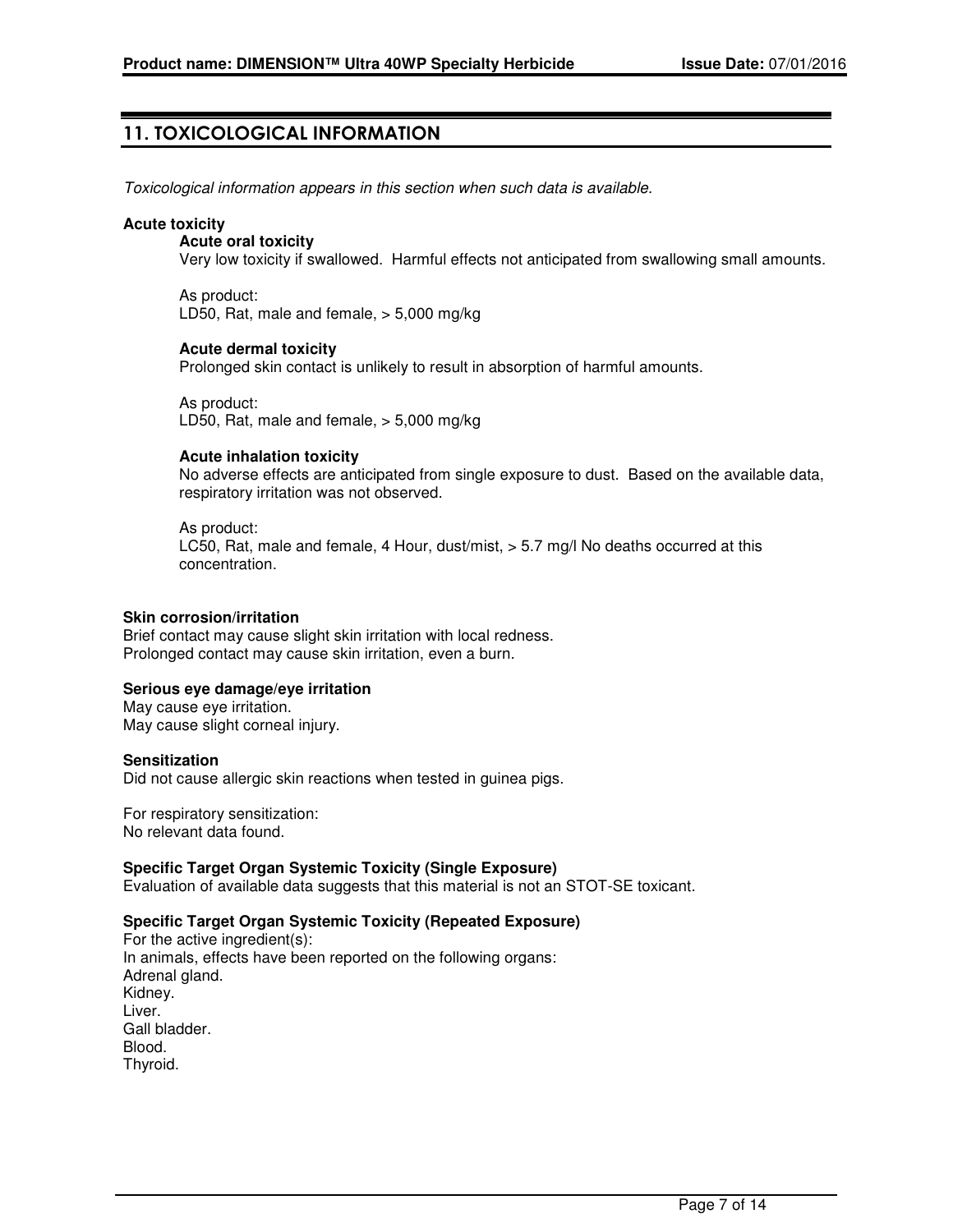For the minor component(s): In animals, effects have been reported on the following organs: Lung. Repeated excessive inhalation exposures to dusts may cause respiratory effects.

#### **Carcinogenicity**

For the active ingredient(s): Did not cause cancer in laboratory animals.

For the minor component(s): Lung fibrosis and tumors have been observed in rats exposed to titanium dioxide in two lifetime inhalation studies. Effects are believed to be due to overloading of the normal respiratory clearance mechanisms caused by the extreme study conditions. Workers exposed to titanium dioxide in the workplace have not shown an unusual incidence of chronic respiratory disease or lung cancer. Titanium dioxide was not carcinogenic in laboratory animals in lifetime feeding studies. Crystalline silica has been shown to cause cancer in laboratory animals and humans.

#### **Teratogenicity**

For the active ingredient(s): Did not cause birth defects or other effects in the fetus even at doses which caused toxic effects in the mother. For the minor component(s): In laboratory animals, toluene has been toxic to the fetus at doses toxic to the mother; it has caused birth defects in mice when administered orally, but not by inhalation.

#### **Reproductive toxicity**

For the active ingredient(s): In animal studies, did not interfere with reproduction.

#### **Mutagenicity**

For the active ingredient(s): In vitro genetic toxicity studies were negative. Animal genetic toxicity studies were negative. For the minor component(s): In vitro genetic toxicity studies were negative in some cases and positive in other cases.

#### **Aspiration Hazard**

Based on physical properties, not likely to be an aspiration hazard.

| Carcinogenicity         |                       |                                                                   |
|-------------------------|-----------------------|-------------------------------------------------------------------|
| Component               | List                  | <b>Classification</b>                                             |
| <b>Titanium dioxide</b> | IARC                  | Group 2B: Possibly carcinogenic to<br>humans                      |
| Quartz                  | IARC.<br><b>ACGIH</b> | Group 1: Carcinogenic to humans<br>A2: Suspected human carcinogen |

# **12. ECOLOGICAL INFORMATION**

Ecotoxicological information appears in this section when such data is available.

#### **Toxicity**

#### **Dithiopyr**

#### **Acute toxicity to fish**

Material is very highly toxic to aquatic organisms on an acute basis (LC50/EC50 <0.1 mg/L in the most sensitive species).

LC50, Oncorhynchus mykiss (rainbow trout), 96 Hour, 0.5 mg/l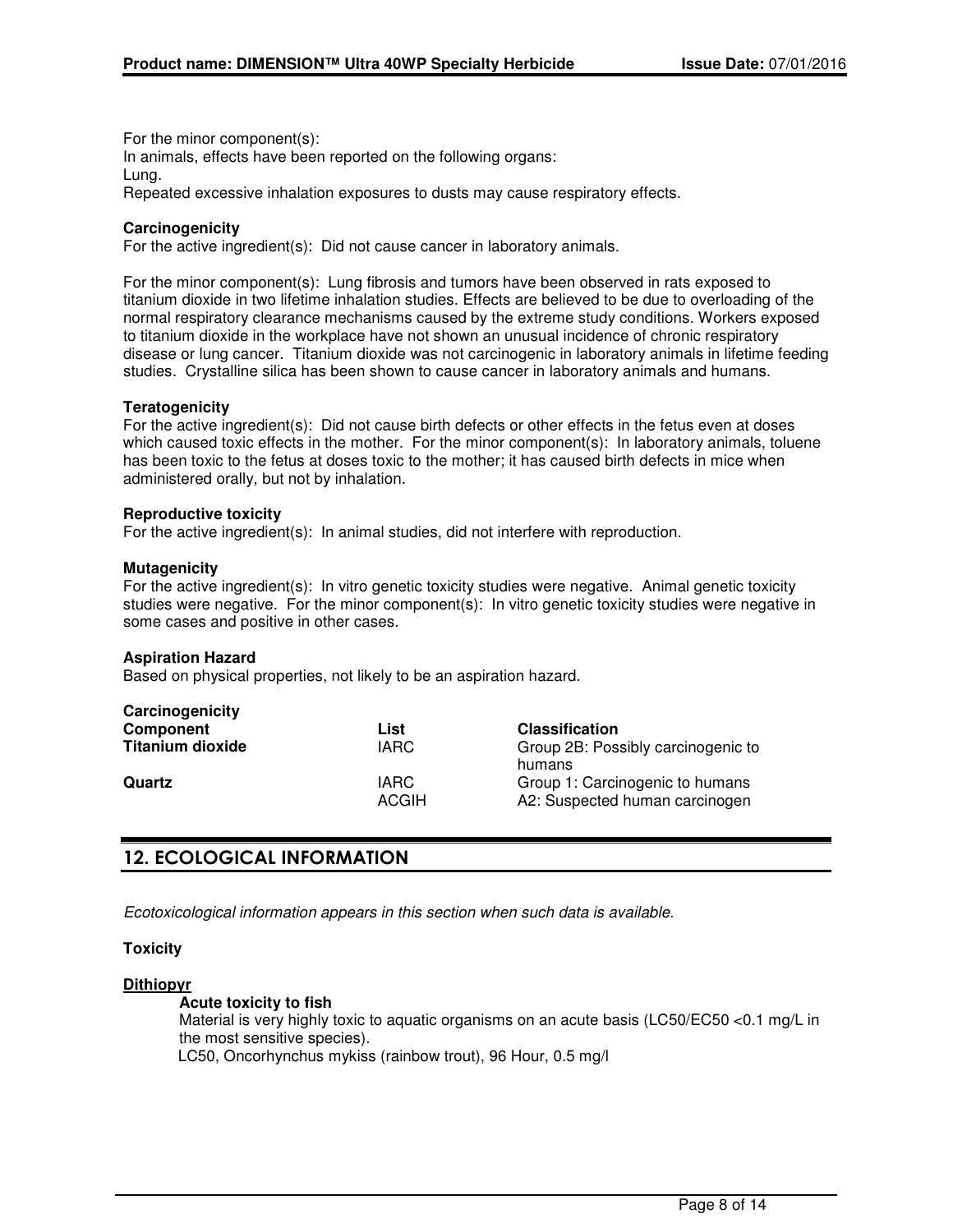#### **Acute toxicity to aquatic invertebrates**

EC50, Daphnia magna (Water flea), 48 Hour, > 1.1 mg/l, OECD Test Guideline 202

#### **Acute toxicity to algae/aquatic plants**

EC50, Selenastrum capricornutum (green algae), Static, 5 d, 0.020 mg/l ErC50, Lemna gibba (gibbous duckweed), 7 d, 0.014 mg/l NOEC, Lemna gibba (gibbous duckweed), 7 d, 0.0024 mg/l

#### **Toxicity to Above Ground Organisms**

Material is practically non-toxic to birds on an acute basis (LD50  $>$  2000 mg/kg). Material is practically non-toxic to birds on a dietary basis (LC50 > 5000 ppm). oral LD50, Colinus virginianus (Bobwhite quail), > 2250mg/kg bodyweight. dietary LC50, Colinus virginianus (Bobwhite quail), > 5620mg/kg diet. contact LD50, Apis mellifera (bees), 48 Hour, > 100µg/bee oral LD50, Apis mellifera (bees), 48 Hour, > 119µg/bee

#### **Toxicity to soil-dwelling organisms**

LC50, Eisenia fetida (earthworms), > 1,000 mg/kg

#### **Kaolin**

#### **Acute toxicity to fish**

Not expected to be acutely toxic to aquatic organisms.

#### **Titanium dioxide**

#### **Acute toxicity to fish**

Material is practically non-toxic to aquatic organisms on an acute basis (LC50/EC50/EL50/LL50 >100 mg/L in the most sensitive species tested). NOEC mortality, Leuciscus idus (Golden orfe), static test, 48 Hour, > 1,000 mg/l

#### **Acute toxicity to aquatic invertebrates**

EC50, Daphnia magna (Water flea), static test, 48 Hour, > 1,000 mg/l

#### **Quartz**

#### **Acute toxicity to fish**

Not expected to be acutely toxic to aquatic organisms.

#### **Toluene**

#### **Acute toxicity to fish**

Material is moderately toxic to aquatic organisms on an acute basis (LC50/EC50 between 1 and 10 mg/L in the most sensitive species tested). LC50, Oncorhynchus mykiss (rainbow trout), semi-static test, 96 Hour, 5.8 mg/l LC50, Fish, flow-through test, 96 Hour, 5.5 mg/l

#### **Acute toxicity to aquatic invertebrates**

EC50, Daphnia magna (Water flea), static test, 24 Hour, 7 mg/l, OECD Test Guideline 202 LC50, water flea Ceriodaphnia dubia, semi-static test, 48 Hour, 3.78 mg/l

### **Acute toxicity to algae/aquatic plants**

EbC50, Pseudokirchneriella subcapitata (green algae), 72 Hour, Biomass, 12.5 mg/l, OECD Test Guideline 201

### **Toxicity to bacteria**

IC50, Bacteria, 16 Hour, 29 mg/l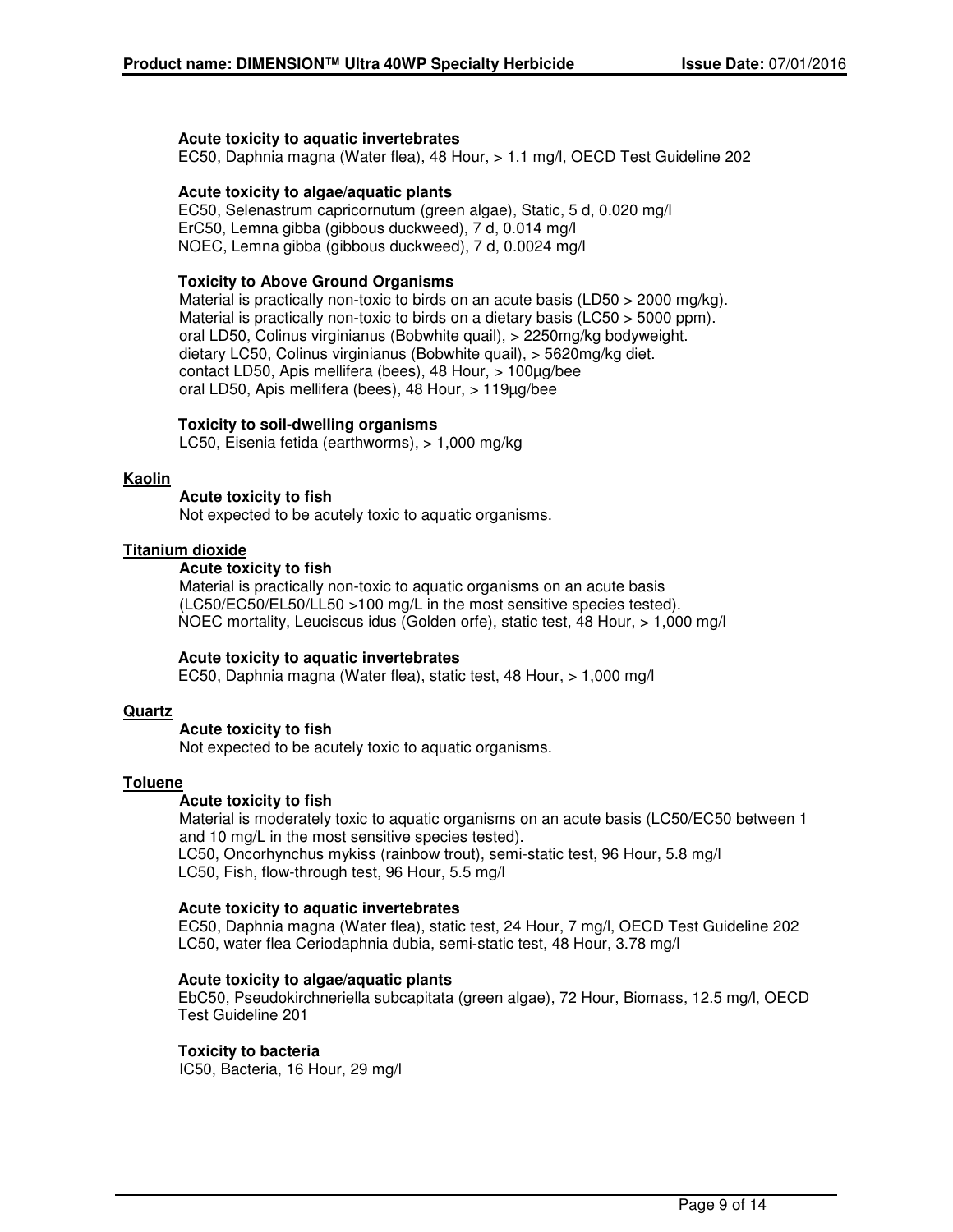#### **Chronic toxicity to fish**

NOEC, Fish, flow-through test, 40 d, growth, 1.4 mg/l

#### **Chronic toxicity to aquatic invertebrates**

NOEC, Ceriodaphnia dubia (water flea), 7 d, number of offspring, 0.74 mg/l NOEC, Daphnia magna (Water flea), 21 day, number of offspring, 2 mg/l

#### **Toxicity to soil-dwelling organisms**

LC50, Eisenia fetida (earthworms), 150 - 280 mg/kg

#### **Balance**

**Acute toxicity to fish**

No relevant data found.

#### **Persistence and degradability**

#### **Dithiopyr**

**Biodegradability:** Biodegradation may occur under aerobic conditions (in the presence of oxygen).

#### **Kaolin**

**Biodegradability:** Biodegradation is not applicable.

### **Titanium dioxide**

**Biodegradability:** Biodegradation is not applicable.

#### **Quartz**

**Biodegradability:** Biodegradation is not applicable.

#### **Toluene**

**Biodegradability:** Material is readily biodegradable. Passes OECD test(s) for ready biodegradability. 10-day Window: Not applicable **Biodegradation:** 100 % **Exposure time:** 14 d **Method:** OECD Test Guideline 301C or Equivalent

**Theoretical Oxygen Demand:** 3.13 mg/mg Calculated.

#### **Photodegradation**

**Test Type:** Half-life (indirect photolysis) **Sensitizer:** OH radicals **Atmospheric half-life:** 2 d **Method:** Estimated.

#### **Balance**

**Biodegradability:** No relevant data found.

### **Bioaccumulative potential**

### **Dithiopyr**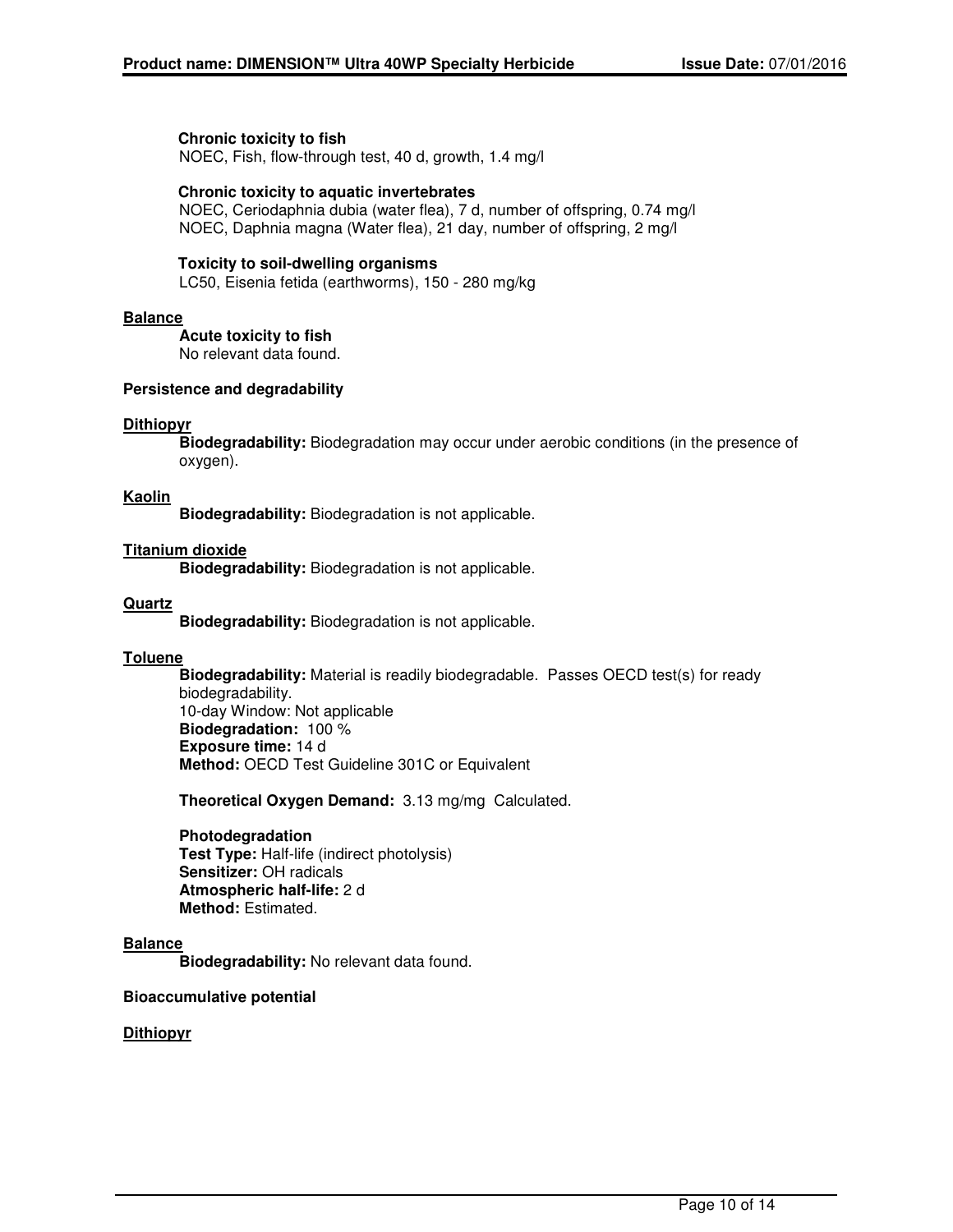**Bioaccumulation:** Bioconcentration potential is moderate (BCF between 100 and 3000 or Log Pow between 3 and 5).

**Partition coefficient: n-octanol/water(log Pow):** 4.75 Measured

#### **Kaolin**

**Bioaccumulation:** Partitioning from water to n-octanol is not applicable.

#### **Titanium dioxide**

**Bioaccumulation:** Partitioning from water to n-octanol is not applicable.

#### **Quartz**

**Bioaccumulation:** Partitioning from water to n-octanol is not applicable.

#### **Toluene**

**Bioaccumulation:** Bioconcentration potential is low (BCF < 100 or Log Pow < 3). **Partition coefficient: n-octanol/water(log Pow):** 2.73 Measured **Bioconcentration factor (BCF):** 13.2 - 90 Fish Measured

#### **Balance**

**Bioaccumulation:** No relevant data found.

#### **Mobility in soil**

#### **Dithiopyr**

Expected to be relatively immobile in soil (Koc > 5000). Given its very low Henry's constant, volatilization from natural bodies of water or moist soil is not expected to be an important fate process. **Partition coefficient (Koc):** 20500

#### **Kaolin**

No relevant data found.

#### **Titanium dioxide**

No data available.

### **Quartz**

No relevant data found.

#### **Toluene**

Potential for mobility in soil is very high (Koc between 0 and 50). **Partition coefficient (Koc):** 37 - 178 Estimated.

### **Balance**

No relevant data found.

# **13. DISPOSAL CONSIDERATIONS**

**Disposal methods:** If wastes and/or containers cannot be disposed of according to the product label directions, disposal of this material must be in accordance with your local or area regulatory authorities. This information presented below only applies to the material as supplied. The identification based on characteristic(s) or listing may not apply if the material has been used or otherwise contaminated. It is the responsibility of the waste generator to determine the toxicity and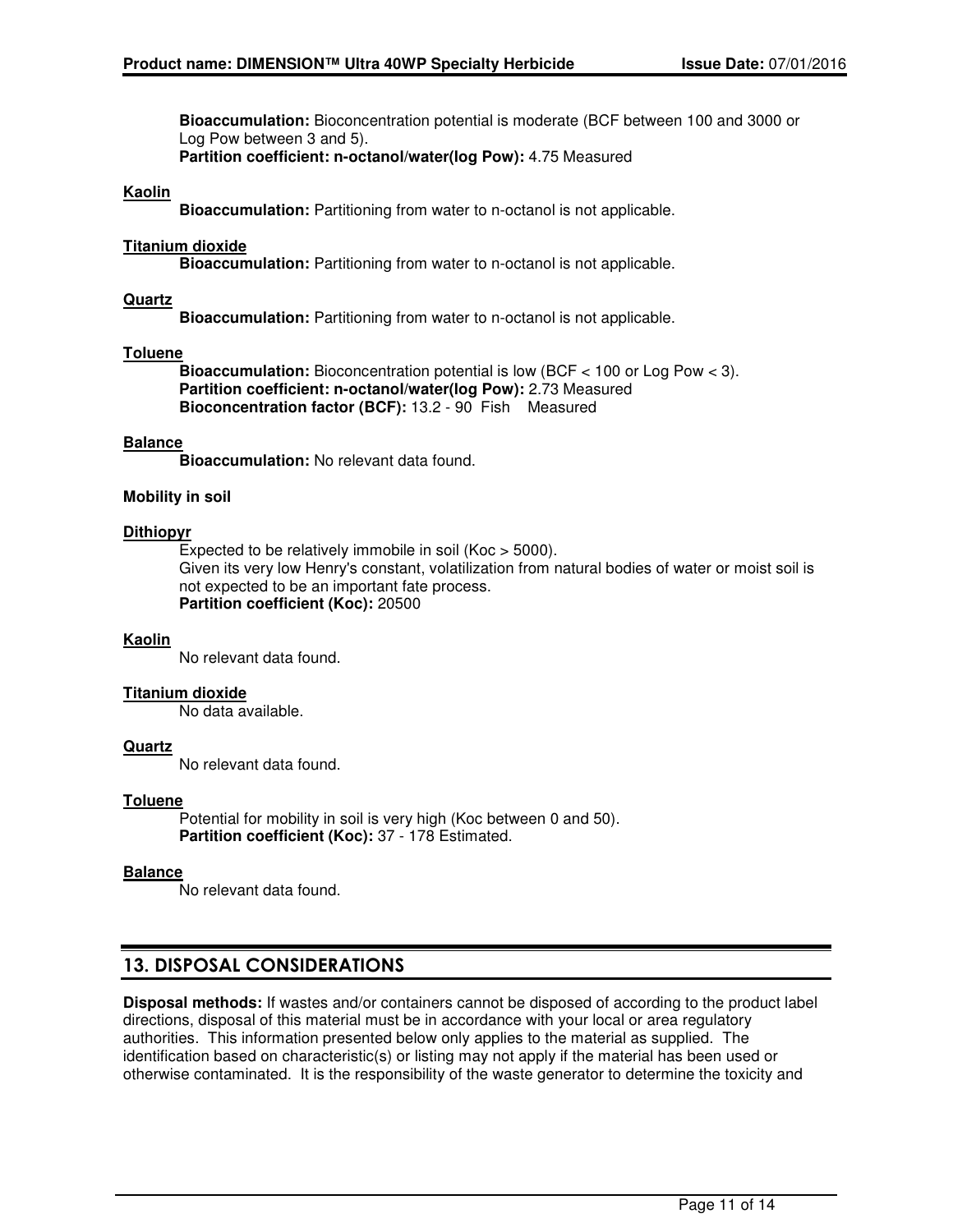physical properties of the material generated to determine the proper waste identification and disposal methods in compliance with applicable regulations. If the material as supplied becomes a waste, follow all applicable regional, national and local laws.

### **14. TRANSPORT INFORMATION**

Not regulated for transport

### **Classification for SEA transport (IMO-IMDG): ENVIRONMENTALLY HAZARDOUS SUBSTANCE, SOLID,**

|                                               | N.O.S.(Dithiopyr)                                              |
|-----------------------------------------------|----------------------------------------------------------------|
| <b>UN number</b>                              | UN 3077                                                        |
| <b>Class</b>                                  | 9                                                              |
| Packing group                                 | Ш                                                              |
| <b>Marine pollutant</b>                       | Dithiopyr                                                      |
| <b>Transport in bulk</b>                      | Consult IMO regulations before transporting ocean bulk         |
| according to Annex I or II                    |                                                                |
| of MARPOL 73/78 and the                       |                                                                |
| <b>IBC or IGC Code</b>                        |                                                                |
| Classification for AIR transport (IATA/ICAO): |                                                                |
| Proper shipping name                          | Environmentally hazardous substance, solid, n.o.s. (Dithiopyr) |
| <b>UN number</b>                              | UN 3077                                                        |
| <b>Class</b>                                  | 9                                                              |
|                                               |                                                                |

This information is not intended to convey all specific regulatory or operational requirements/information relating to this product. Transportation classifications may vary by container volume and may be influenced by regional or country variations in regulations. Additional transportation system information can be obtained through an authorized sales or customer service representative. It is the responsibility of the transporting organization to follow all applicable laws, regulations and rules relating to the transportation of the material.

# **15. REGULATORY INFORMATION**

**Packing group** III

#### **OSHA Hazard Communication Standard**

This product is a "Hazardous Chemical" as defined by the OSHA Hazard Communication Standard, 29 CFR 1910.1200.

# **Superfund Amendments and Reauthorization Act of 1986 Title III (Emergency Planning and**

**Community Right-to-Know Act of 1986) Sections 311 and 312**

Delayed (chronic) Health Hazard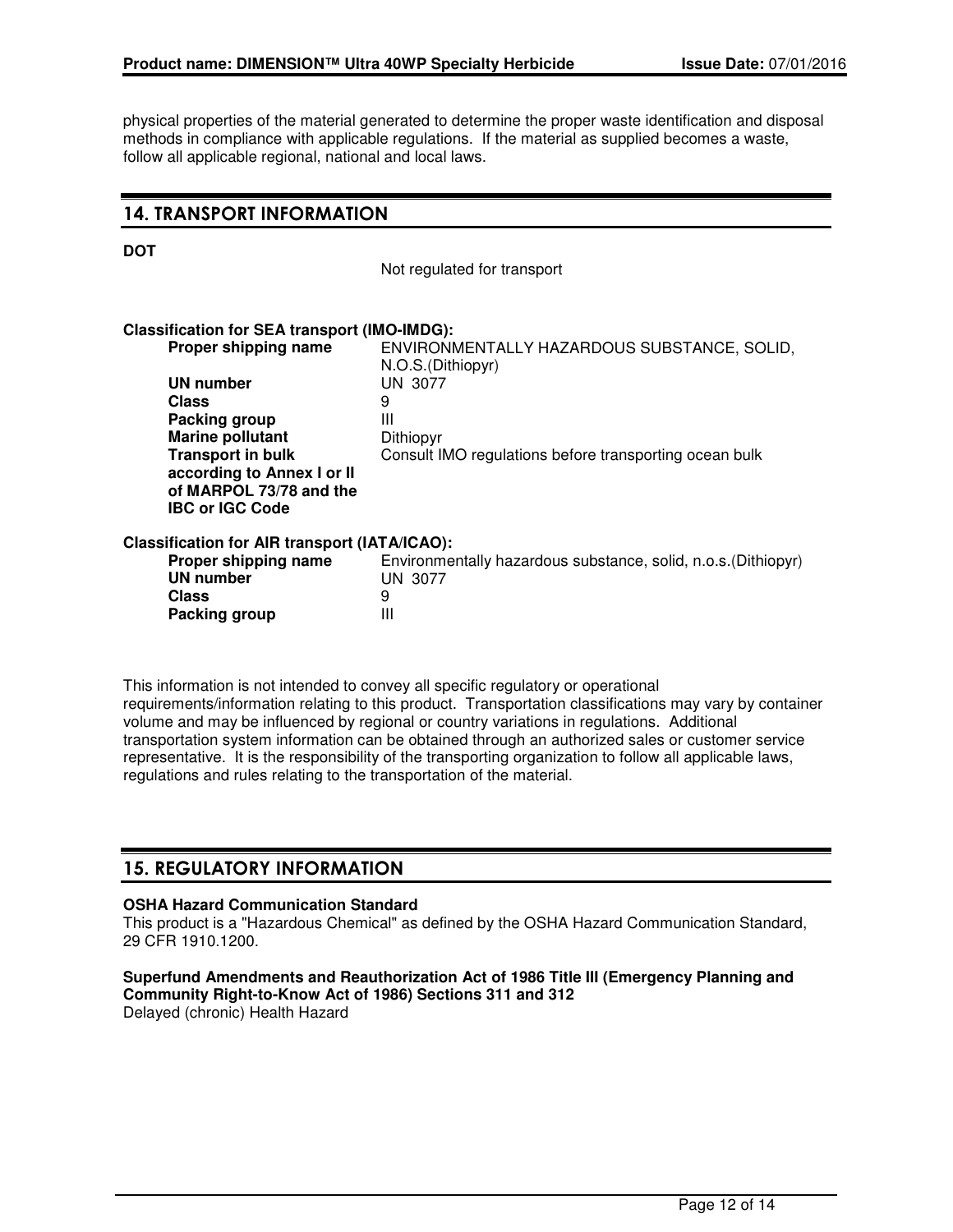#### **Superfund Amendments and Reauthorization Act of 1986 Title III (Emergency Planning and Community Right-to-Know Act of 1986) Section 313**

This material does not contain any chemical components with known CAS numbers that exceed the threshold (De Minimis) reporting levels established by SARA Title III, Section 313.

#### **Pennsylvania Worker and Community Right-To-Know Act:**

The following chemicals are listed because of the additional requirements of Pennsylvania law:

| <b>Components</b> | <b>CASRN</b> |
|-------------------|--------------|
| Kaolin            | 1332-58-7    |
| Titanium dioxide  | 13463-67-7   |

#### **California Proposition 65 (Safe Drinking Water and Toxic Enforcement Act of 1986)**

WARNING: This product contains a chemical(s) known to the State of California to cause cancer.

#### **California Proposition 65 (Safe Drinking Water and Toxic Enforcement Act of 1986)**

WARNING: This product contains a chemical(s) known to the State of California to cause birth defects or other reproductive harm.

#### **United States TSCA Inventory (TSCA)**

This product contains chemical substance(s) exempt from U.S. EPA TSCA Inventory requirements. It is regulated as a pesticide subject to Federal Insecticide, Fungicide, and Rodenticide Act (FIFRA) requirements.

#### **Federal Insecticide, Fungicide and Rodenticide Act**

EPA Registration Number: 62719-445

This chemical is a pesticide product registered by the Environmental Protection Agency and is subject to certain labeling requirements under federal pesticide law. These requirements differ from the classification criteria and hazard information required for safety data sheets, and for workplace labels of non-pesticide chemicals. Following is the hazard information as required on the pesticide label:

### CAUTION

Harmful if absorbed through skin

# **16. OTHER INFORMATION**

# **Hazard Rating System**

**NFPA**

| Health | ≂ire | Reactivity |
|--------|------|------------|
|        |      |            |

#### **Revision**

Identification Number: 101197845 / A211 / Issue Date: 07/01/2016 / Version: 7.0 DAS Code: XF-00010

Most recent revision(s) are noted by the bold, double bars in left-hand margin throughout this document.